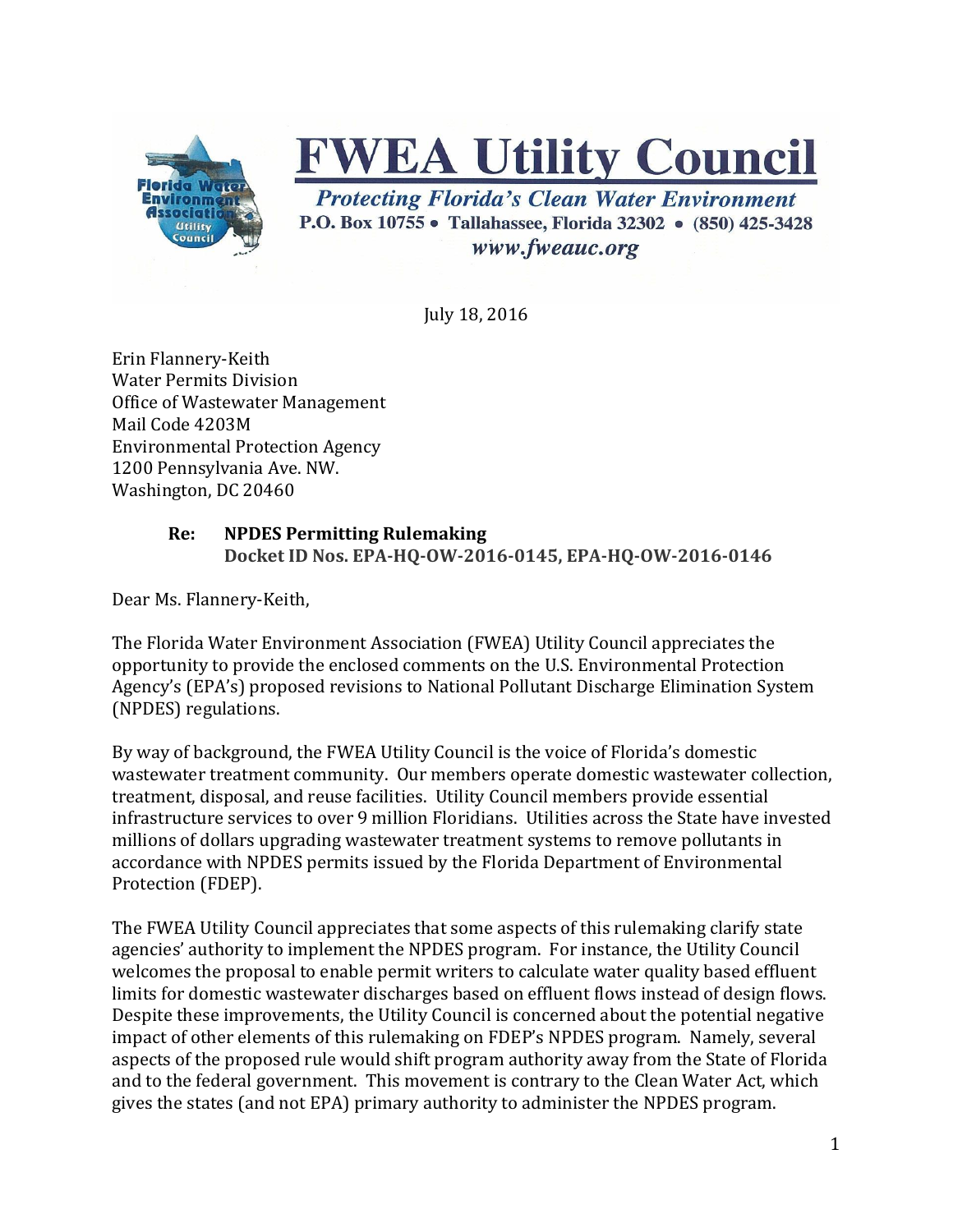Therefore, the FWEA Utility Council respectfully requests that EPA not finalize its proposed amendments to 40 C.F.R. § 123.44(k) or 40 C.F.R. § 122.44(d) as described herein.

## **Proposed 40 C.F.R. § 123.44(k)**

FDEP administers an EPA-approved NPDES permitting program. Under the State program, if an NPDES permit holder has submitted a permit renewal application, but FDEP has not acted before the permit expires, the existing permit is "administratively continued."1 This means that the existing permit remains in effect until FDEP takes final action on the application. EPA has acknowledged that the occasional delays are based on the evolving and complex technical and legal issues that may arise in the permitting process.<sup>2</sup> Environmental standards change, and those changes spawn uncertainty and require careful planning. Utility Council members have responsibility to ratepayers to ensure that new regulations are well-understood and carefully planned for and that required capital improvement projects represent a sound investment. Sometimes "getting it right" takes time. Still, permitting delays are the exception and not the rule. In Florida, 99.5% of all NPDES permits are currently up to date, and nationally, the occurrence is rare as well, as over 85% of all permits are current.<sup>3</sup>

Notwithstanding the bona fide reasons for -- and the rarity of -- occasional administrative continuances, EPA proposes a drastic measure to address the issue. The proposed rule would grant EPA the discretion to designate an administratively continued state NPDES permit as a "proposed permit," which in turn would compel the state to submit the NPDES permit to the EPA Administrator for review and objection. This change would grant the EPA Administrator a new mechanism to initiate discretionary review of FDEP-issued NPDES permits where the State has not reissued an expired, administratively continued permit.<sup>4</sup>

The proposed policy would fundamentally alter the State-Federal balance in the administration of the Clean Water Act. Congress granted the states and not EPA the primary role in NPDES administration as part of its "intent to 'recognize, preserve and protect the primary responsibilities and rights of states to prevent, reduce, and eliminate pollution.'"<sup>5</sup> Courts thereby recognize that one "should construe the [Clean Water] Act to place maximum responsibility for permitting decisions on the states where the EPA has certified a NPDES permitting program."6 This would seem particularly true when a proposed rule appears to lack a strong factual basis for its adoption. Accordingly, the FWEA Utility Council respectfully requests that EPA refrain from adopting its proposal to deem administratively continued permits as "proposed permits."

 $\overline{a}$ 

<sup>1</sup> See 40 C.F.R. § 123.44

<sup>2</sup> See Respondent EPA's Response to Petition for Mandamus, In re Sierra Club, Case No. 12-1860 (1st Cir. March 14, 2013).

<sup>3</sup> EPA, NPDES Permit Status Reports, at [https://www.epa.gov/npdes/npdes-permit-status-reports.](https://www.epa.gov/npdes/npdes-permit-status-reports)

<sup>4</sup> While EPA "expects to exercise its discretion to use this authority only in very limited circumstances," the draft rule language includes no impediments. The authority, as initially proposed, is unfettered.

<sup>5</sup> Chesapeake Bay Found., Inc. v. Va. State Water Control Bd., 495 F. Supp. 1229, 1232 (E.D. Va. 1980).

<sup>6</sup> Am. Paper Inst., Inc. v. EPA, 890 F.2d 869, 874 (7th Cir. 1989).